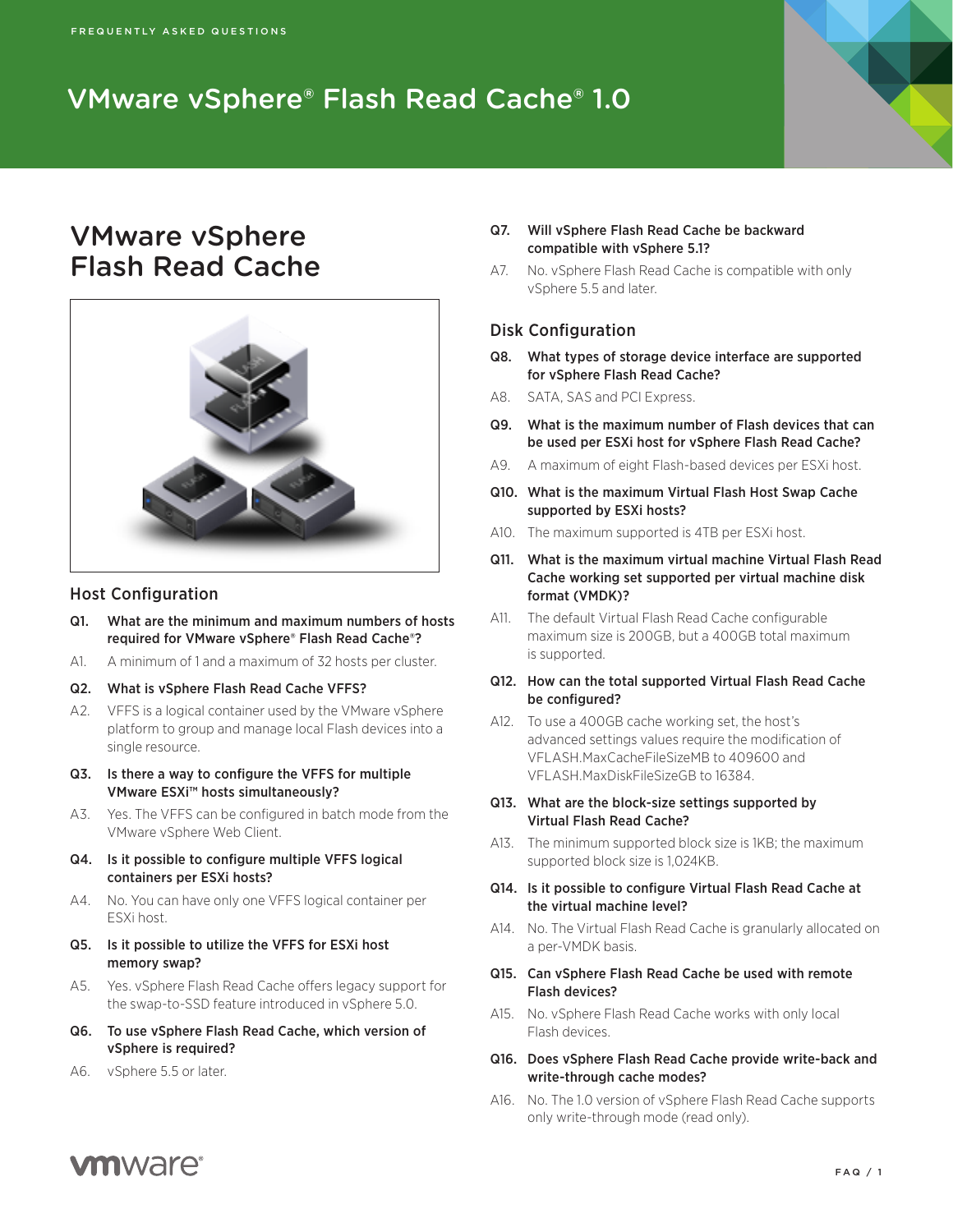- Q17. Which types of vSphere datastores are supported for virtual machines using Virtual Flash Read Cache?
- A17. VMware vSphere VMFS; Network File System (NFS); Raw-device mapping (RDM).
- Q18. Does vSphere Flash Read Cache support the use of physical RDMs?
- A18. No. vSphere Flash Read Cache supports the use of only virtual RDMs.

## Virtual Machine Configuration

- Q19. What are the virtual machine requirements for using Virtual Flash Read Cache?
- A19. The virtual machine hardware version must be upgraded to version 10 (VMX-10) and the vSphere Web Client for management.
- Q20. Can the vSphere C# client be used to manage and configure Virtual Flash Read Cache?
- A20. No. To configure and manage any of the features and components of Virtual Flash Read Cache, the vSphere Web Client must be used.
- Q21. To use Virtual Flash Read Cache, what virtual machine agents are required?
- A21. None. Virtual Flash Read Cache is an agentless solution and is completely transparent to virtual machines and guest operating system (OS).
- Q22. Do adding and removing Virtual Flash Read Cache settings from a virtual machine require a shutdown?
- A22. No. The Virtual Flash Read Cache working set can be added, removed and modified dynamically without having to shut down virtual machines.
- Q23. What happens to a virtual machine's cache contents when the settings are modified?
- A23. Increasing, reducing or modifying the virtual machine's Virtual Flash Read Cache settings will result in the cache contents' being discarded.
- Q24. Can Virtual Flash Read Cache settings be configured for multiple virtual machines simultaneously from the vSphere Web Client?
- A24. No, not currently. Configuring multiple virtual machines simultaneously can be achieved via one of our scripting solutions, such as VMware vSphere PowerCLI™.

#### Q25. Does Virtual Flash Read Cache enhance the performance of all virtual machine applications after it has been configured?

A25. No. vSphere Flash Read Cache is designed to enhance the performance of applications that have I/O patterns based on read-intensive operations.

- Q26. Can VMware vSphere Fault Tolerance (vSphere FT) enabled virtual machines use Virtual Flash Read Cache?
- A26. No. vSphere FT enabled virtual machines are not supported.

## Virtual Flash Resource Management

- Q27. What is the maximum number of Flash devices supported per VFFS?
- A27. A maximum of eight Flash devices is supported.
- Q28. What is the maximum capacity supported for the VFFS per host?
- A28. A maximum capacity of 32TB per VFFS.
- Q29. What is the maximum capacity supported per Flash device?
- A29. A maximum of 4TB is supported per Flash device.

#### Q30. How can the resource utilization of the VFFS pool be monitored and tracked?

A30. The VFFS utilization metrics are displayed on a per-host basis under the Virtual Flash settings and at the cluster level as part of the cluster resources under the summary tab.

## Q31. Can the VFFS be used to store virtual machines?

A31. No. The VFFS is a caching layer—not a storage device that can be used to store virtual machines. It is not visible in the UI.

#### Q32. Can the VFFS or a Flash device be shared between VSAN and vSphere Flash Read Cache?

A32. No. Flash devices cannot be shared between VSAN and vSphere Flash Read Cache. Each requires its own exclusive and dedicated Flash device.

#### Q33. Can the VFFS be used to provide resources simultaneously to ESXi hosts as well as to virtual machines?

A33. Yes. After the VFFS has been created, the total available capacity can be used and consumed by both ESXi hosts as Virtual Flash Host Swap Cache and virtual machines as Virtual Flash Read Cache.

#### Q34. Is it possible to manually assign dedicated Flash devices to individual VMDKs?

A34. No. The VFFS combines all Flash devices into one entity, and it is not possible to pick and choose individual Flash devices.

#### Q35. Does the VFFS leverage shares to manage resource contention?

A35. No. The allocation of Virtual Flash Read Cache is treated as a reservation, so there aren't any issues with resource contention.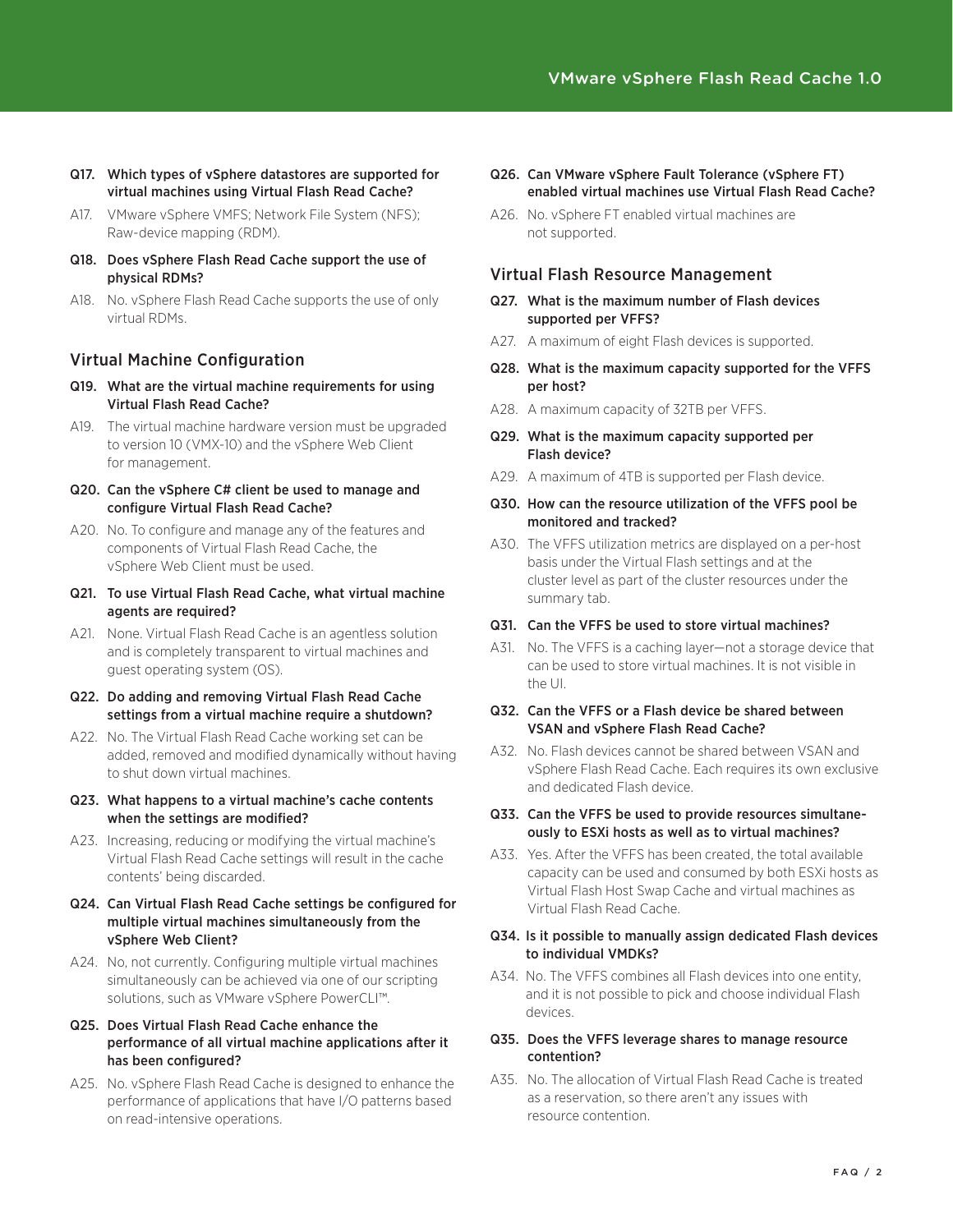- Q36. Does the VFFS provide support for expandable reservation?
- A36. No. There is no support for expandable reservations.
- Q37. Does the VFFS support thin provisioning?
- A37. No. There is no support for thin provisioning or oversubscription.

### Interoperability

- Q38. Is vSphere Flash Read Cache compatible with VMware vSphere vMotion®?
- A38. Yes. The vSphere vMotion workflow has been modified to include two new migration settings for cache contents:
	- • Always migrate the cache contents (copy)
	- • Do not migrate the cache contents (drop)
- Q39. The VFFS is a nonshared local resource container. How can vSphere vMotion work?
- A39. VFFS is compatible with vSphere vMotion, svMotion and XvMotion. vSphere vMotion migrations are automatically converted into an XvMotion operation in this case.
- Q40. What is the impact of migrating the virtual machine cache contents?
- A40. Depending on the size of the cache contents, the migration operation can take longer than usual to complete, but the virtual machine maintains the cache contents.
- Q41. What happens if the cache contents are discarded as part of the migration operation?
- A41. The migration operation will complete much faster, but the data must be recached on the target host after the migration has been completed.

#### Q42. How does VMware vSphere Distributed Resource Scheduler™ (vSphere DRS) handle migrations of virtual machines with Virtual Flash Read Cache?

A42. vSphere DRS doesn't automatically migrate virtual machines with Virtual Flash Read Cache as part of its load balancing operations, except when a host is placed in maintenance mode or during major overutilization contention events.

#### Q43. Can the VFFS be managed at a cluster level?

A43. No. The VFFS is managed at the host level only. During virtual machine power-on, vSphere DRS makes initial placement based on the available VFFS on each host at the cluster level.

#### Q44. Are the Virtual Flash Read Cache contents replicated to other hosts with a VFFS?

A44. No. There is no replication on cache contents across hosts in a cluster.

#### Q45. How does VMware vSphere High Availability (vSphere HA) handle a virtual machine failure event?

- A45. If a virtual machine crashes, vSphere HA will restart the virtual machine on the same hosts, and cache contents will be rebuilt.
- Q46. If a virtual machine I/O pattern changes, will the Virtual Flash Read Cache be dynamically updated?
- A46. No. In version 1.0, the allocation of Virtual Flash Read Cache is treated as a reservation, which also represents the limit. It is not automatically increased or decreased by the system.
- Q47. What functional operations will preserve the cache contents of a virtual machine?
- A47. Operations such as snapshot, cloning, migrations, and fast suspend/resume will preserve cache contents.
- Q48. What functional operations will discard the cache contents of a virtual machine?
- A48. Operations such as suspend, resize, change, delete, modify, virtual machine restarts, host restart, and restore snapshot will discard cache contents.
- Q49. When using vSphere Flash Read Cache in a vSphere DRS or vSphere HA enabled cluster, is it required that all hosts have VFFS?
- A49. No. vSphere Flash Read Cache does not have to be enabled for every host in a cluster, but it is recommended.
- Q50. Is it possible to migrate Virtual Flash Read Cache enabled virtual machines onto hosts without a VFFS?
- A50. No. The VMware® vCenter Server™ compatibility resource and compatibility checkpoints will prevent the migration from occurring.
- Q51. Because the Virtual Flash Read Cache settings for virtual machines are based on reservations, when is the working set capacity actually consumed?
- A51. The VFFS capacity is consumed by virtual machines only when they are powered on and when migrated to another host. When the virtual machines are powered off, the allocated capacity is put back into the VFFS pool.
- Q52. Do capacity allocation and consumption for Virtual Flash Host Swap Cache work the same way as for virtual machines?
- A52. No. The Virtual Flash Host Swap Cache capacity is consumed immediately. It is never given back to the VFFS regardless of the power state of the host.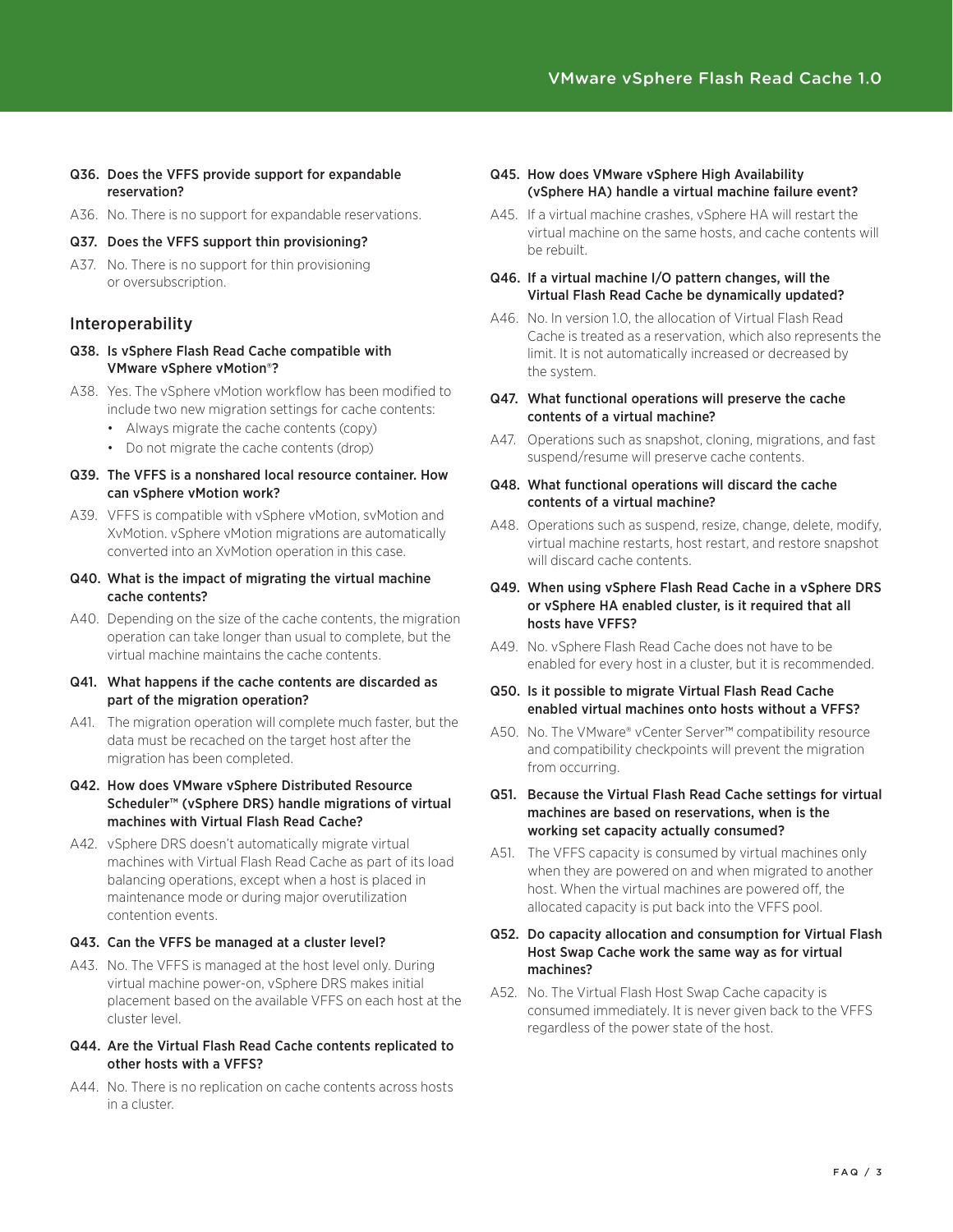- Q53. Does vSphere Flash Read Cache provide some capability for selecting what data to cache?
- A53. No. vSphere Flash Read Cache does not use any application or guest-level intelligence to selectively choose what data must be cached. It caches all data, based on I/O heuristics maintained by vSphere Flash Read Cache.

## Device Failures and Failure Scenarios

- Q54. What is the impact to a virtual machine when the Flash device storing its cache contents fails?
- A54. The virtual machine will suffer a performance hit because its cache contents will not be available and all I/O will go directly to the VMDKs.
- Q55. Will the failure of a Flash device storing cache contents cause virtual machine outages?
- A55. No. Virtual machines will continue to operate without their cache contents, but performance will be impacted.
- Q56. What happens when the VFFS capacity is completely utilized?
- A56. It will not be possible to assign or reserve any more Virtual Flash Read Cache resources to new virtual machines.
- Q57. What happens to a vSphere Flash Read Cache enabled virtual machine that is failed over to another host via vSphere HA when the VFFS on the target host is full?
- A57. The virtual machine will fail to power on, due to the lack of spare capacity.
- Q58. Will disabling vSphere HA admission control allow virtual machines to power on if there is a failover event for which the receiving hosts cannot satisfy the vSphere Flash Read Cache reservations?
- A58. No. The virtual machines will fail to power on. The resources provided by vSphere Flash Read Cache are not taken into account by vSphere HA admission control operations.
- Q59. What happens when the Flash device's cache capacity is full?
- A59. There is a threshold mechanism that is set to 90 percent of utilization. When the cache fill percentage reaches threshold, the eviction process is triggered.

#### Q60. What happens with the cache contents when the eviction process is triggered?

A60. Cache contents will start evicting pages, based on the usage history.

### Q61. Is there any intelligence applied to the data eviction process?

A61. vSphere Flash Read Cache adapts data usage information obtained by detecting cache hits to previously cached data. It then determines which data should be retained or evicted, based on least impact to the virtual machines and to application performance.

#### Q62. Can vCenter Server monitor the use of vSphere Flash Read Cache?

A62. Yes. There are three new performance statistics counters included that monitor the use of vSphere Flash Read Cache enabled virtual machines.

#### Q63. What are the names of the vSphere Flash Read Cache related performance statistics counters, and what types of statistics do they provide?

- A63. The following are the performance statistics counters:
	- • vFlashCacheIops Monitors the average number of I/Os per second to the virtual disk cache.
	- • vFlashCacheLatency Monitors the average number of microseconds to complete I/O to the virtual disk cache.
	- • vFlashCacheThroughput Monitors the average of cache currently being controlled by the VFC module.

#### Q64. Does vSphere Flash Read Cache provide any CLI-based monitoring solutions?

A64. Yes. The cache performance statistics can be retrieved in greater detail by using the new vSphere Flash Read Cache ESXCLI namespace.

### Q65. What is the performance statistics syntax for the vSphere Flash Read Cache ESXCLI namespace?

A65. esxcli storage vflash cache stats get -m <module> -c <cache file name>.

## Q66. Where are the vSphere Flash Read Cache files located?

A66. The vSphere Flash Read Cache files are located on the ESXi host under the /vmfs/volumes/vffs/vflash.

## Hardware

## Q67. What Flash devices are recommended for vSphere Flash Read Cache?

A67. Currently the VMware Compatibility Guide has a list of officially supported devices from Dell, Intel and Samsung. Visit the VMware compatibility site for the latest information on supported devices.

http://www.vmware.com/resources/compatibility/search. php?deviceCategory=vfrc